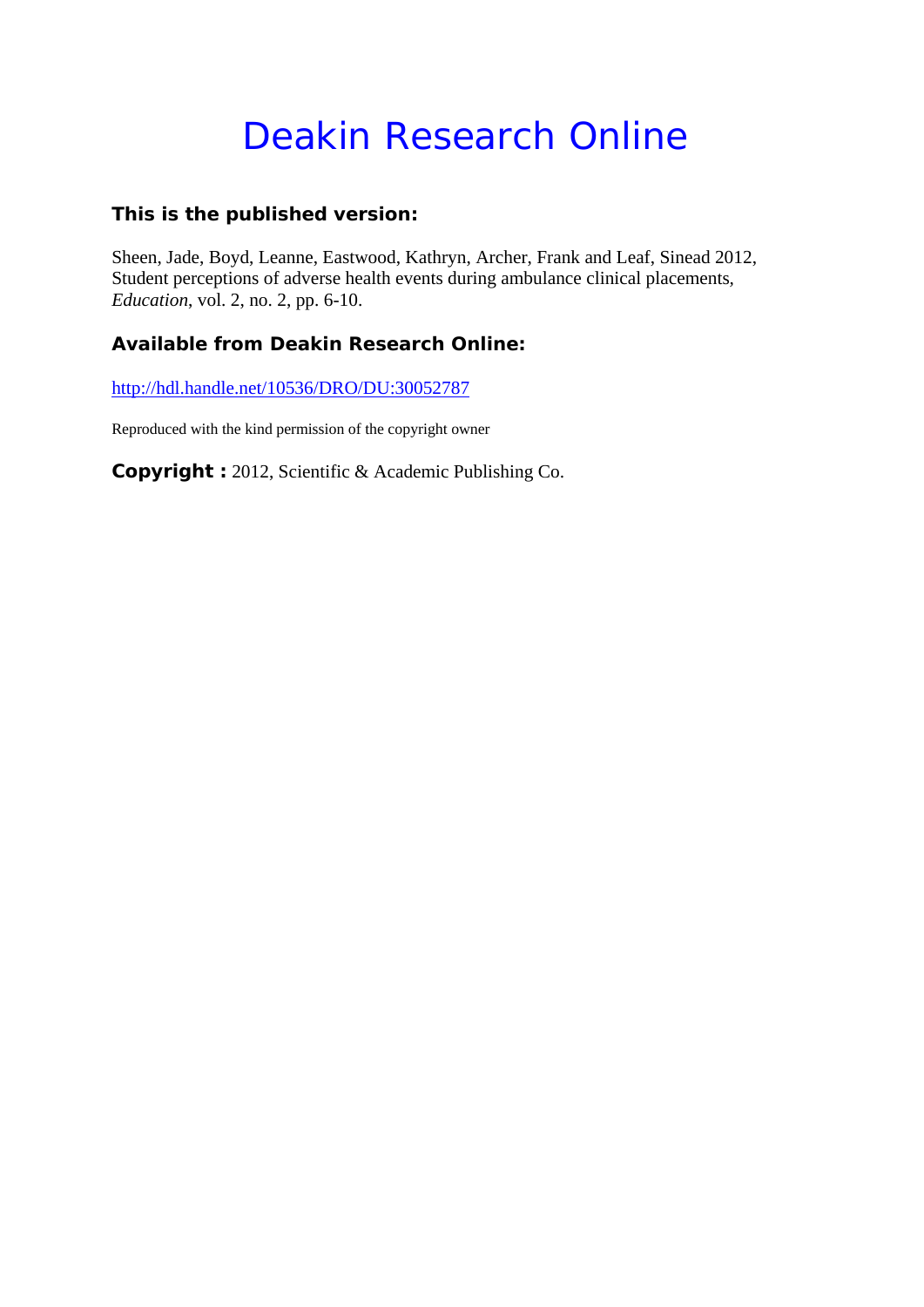## **Student Perceptions of Adverse Health Events During Ambulance Clinical Placements**

## **Jade Sheen\* , Leanne Boyd, Kathryn Eastwood, Frank Archer, Sinead Leaf**

Department of Community Emergency Health and Paramedic Practice, Monash University, Frankston, 3199, Australia

**Abstract** This pilot study intended to augment current literature in the clinical placement field by investigating the frequency and nature of adverse health events experiences by paramedic students undertaking ambulance clinical placements. Supports accessed post event were also reviewed. A purposive sample of fifty-six paramedic students completed the questionnaire. The results indicate that a number of students experience adverse health events while on clinical placement, with fourteen cases of verbal abuse, one case of physical abuse, nine cases of sexualised behavior and seven cases of psychological distress reported. While some case related incidents were flagged by ambulance services and followed up by peer support, students did not initiate any formal support processes themselves. Moreover, no student filed a formal report regarding any of the incidents raised. The results of this pilot study require further investigation. In the interim, the benefits of clinical placements must be weighed against their risks, and processes put in place to minimize the risk to students undertaking clinical placements.

**Keywords** Occupational Health and Safety, Clinical Placements

## **1. Introduction**

What it is that constitutes effective teaching practice is a contentious issue, particularly in the health and medical disciplines. There does appear to be some consensus however, regarding the importance of field experience to augment teaching and learning (1). Research indicates that professional socialisation and concepts such as 'reality shock' are addressed when students have the opportunity to work as a peer in their chosen profession(2). This is especially important in the pre-hospital field where a high stimulus environment which is not found in a university, can greatly effect treatment decisions and patient outcome (1).

Within contemporary paramedic practice, field experience is commonly referred to as 'clinical placement'. Unfortunately, there are a number of issues attached to the undertaking of clinical placement in Australia. There are limitations in the number of placements available, with an increasing student market and fewer experienced clinicians available supervise students. In addition, the quality of the placement experience has been variable. Anecdotally, concerns have also been raised regarding more serious issues that may occur during paramedic clinical placements, in cluding exposure to verbal and physical abuse. It is the latter issue that becomes the focus of this paper.

\* Corresponding author:

jade.sheen@monash.edu (Jade Sheen)

#### **Literature Review**

Boyle et al (2008) conducted one of only a few studies of the experiences of undergraduate students during paramedic clinical placement (3). Fifty five percent of the participants surveyed reported that they were not made to feel welcome during placement, while 57% reported that at least one crew member treated them with disdain. Concerns regarding the physicality of job and students ability to take on this aspect of the job were also raised. Despite these reports, 93% of participants felt that the clinical placement experience was still a positive one, highlighting the perceived inherent value of this type of learning. The authors of this study raised concerns regarding the impact of these reports on students and their learning.

While not focussing on the student experience specifically, Petzall at el. examined the experiences of Swedish nurses and paramedics in the prehospital environment (4). They found that 66% of respondents had experienced threats or violence in the course of their work experience. An alarming 26% of participants had been threatened and 16% had been physically attacked in the 12 months prior to the study. In contrast with the findings from Boyle et als study, Petzall found no correlation between gender, experience or position on the likelihood of adverse occupational health events occurring (3,4). Other studies examining the experiences of paramedics in the prehospital environment suggest that verbal abuse (5), occupational violence (6-14) and sexual harassment (5) may occur. As paramedic students work in the same environment as the qualified paramedics surveyed, it stands to reason that students are exposed to similar events.

Published online at http://journal.sapub.org/edu

Copyright © 2012 Scientific & Academic Publishing. All Rights Reserved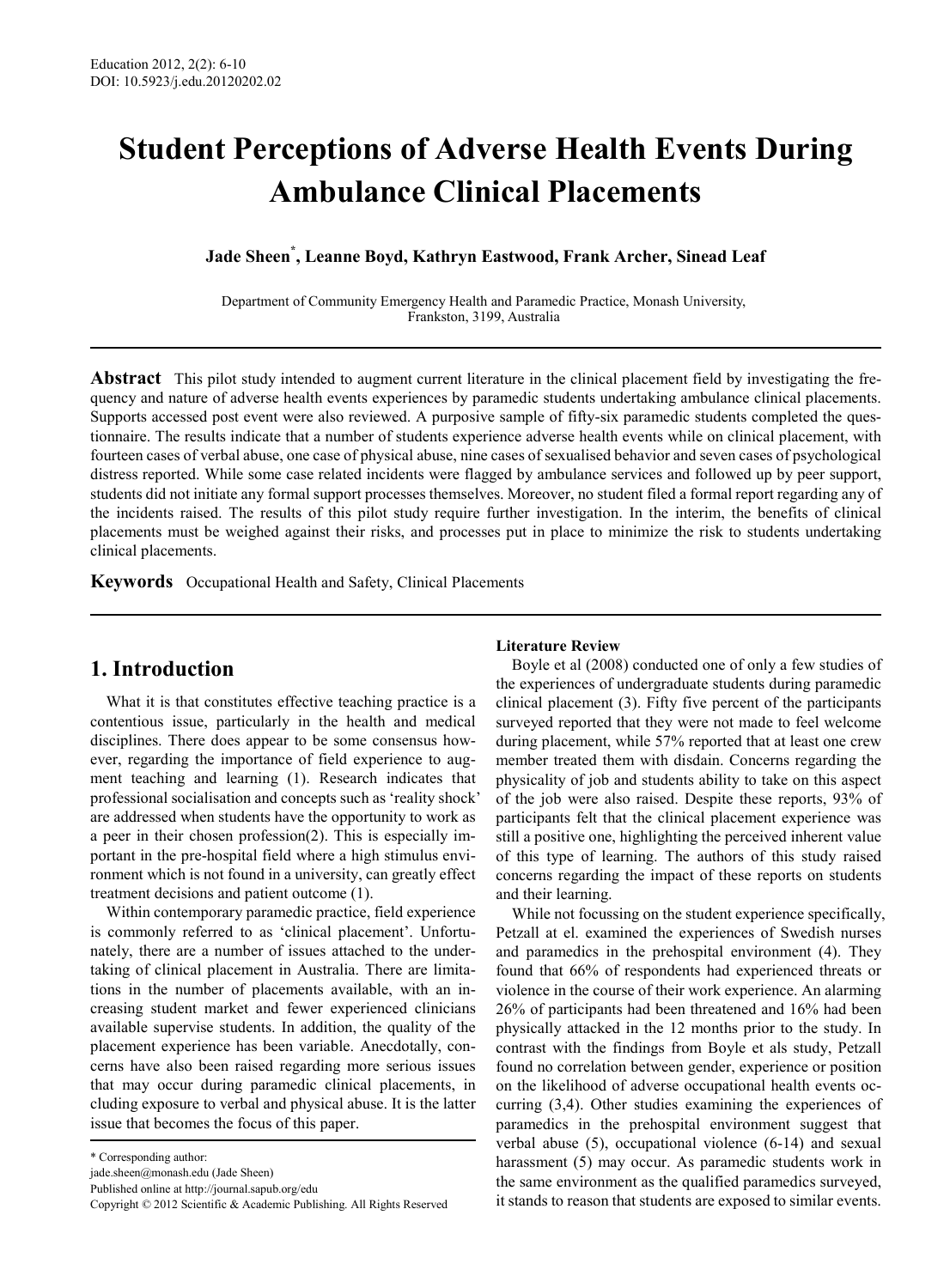Research indicates similar difficulties occurring in related health and medical fields. For example, Curtis, Bowen and Reid investigated nursing student's experiences of horizontal violence on clinical placement (15). Horizontal violence is defined within the literature as interpersonal conflict among peers (16). The researchers found that 57% of students had experienced horizontal violence while on clinical placement, with 90% indicating that these experiences would impact on their future career choices. More disturbingly, some participants named staff members as the perpetrators of violence. While this study was limited in that it had a very small sample size and a low response rate, with participants potentially excluding themselves from the study if they did not have any experience of violence to report, even one case is worthy of further investigation by educational institutions as the protection of students is paramount. Other concerns regarding negative experiences while on clinical placement, including physical injury and manual handling (17,18), violence (19,20) and bullying (15,16,21-23), have been reported in nursing allied health fields. While these studies were not paramedic specific, it is reasonable to assume that there may be some parallels given the nature of the work encountered.

The present study aims to overcome the limitations of previous research by conducting a more comprehensive, albeit preliminary, investigation into adverse occupational health and safety events during paramedic clinical placements. Specifically, this study aims to identify the frequency and nature of different adverse health events that may occur during paramedic clinical placements. For the purpose of this study, the term adverse health event includes exposure to verbal and physical abuse, injury, sexualised behaviour and emotional and psychological distress. Actions taken in the event of an adverse health event will also be identified.

## **2. Method**

Ethics committee approval was obtained before the commencement of any data collection.

#### **2.1. Sampling Method**

A purposive sample of paramedic students undertaking clinical placement as a component of their coursework was utilised.

#### **2.2. Measures**

Participants completed a written questionnaire with two components.

Section A, contained demographic data including participants' gender, age range, the degree they were enrolled in and their year of study.

Section B, contained quantitative data and a limited qualitative component. This section was designed to identify any trends or concerning situations occurring during clinical placements. Section B asked participants to identify if they had experienced any of the following during their ambulance clinical placements:

- Verbal (e.g. yelling, swearing or bullying) abuse;

- Physical abuse (e.g. pushing, hitting, kicking or being hit by a projectile, weapon or other object);

- Sexualised behaviours (e.g. overt sexualised commentary, touching or kissing);

- Physical illness or injury; and/or,

- Emotional distress (e.g. extreme stress, uncontrollable worry, lowered mood, nightmares, flashbacks of significant events, etc).

Participants confirming any of these experiences were then asked whether the alleged perpetrator was a staff member, patient, family member or bystander. Participants were also asked whether they accessed peer support or filed any reports regarding the incident in question and whether they have experienced any ongoing distress following the incident. In the case of the last two variables, physical illness/injury and emotional distress, participants were also to specify the nature of the injury or impact.

#### **2.3. Procedure**

1. Volunteers were recruited at the commencement of university lectures and at student paramedic forums.

2. Those agreeing to participate were provided with consent forms, Plain English Statements and questionnaires, to be completed and posted to the researchers. While this method is often associated with poor response rates, providing mail boxes close to the site of distribution and return paid envelopes resulted in a final response rate of seventy six percent.

3. Quantitative questionnaire data was collated and processed using SPSS.

## **3. Results**

Descriptive and frequency data were analysed using SPSS Version 18. While this basic level of analysis has its limitations, it does allow for preliminary observations of trends and experiences, which is consistent with the stated aims of the study. When examining the report data below, it is important to note that in some cases, individual participants made multiple reports under one or more categories.

#### **3.1. Participants**

Fifty six university students, 22 males and 34 females, participated in the survey. This represented an 89% response rate for those present at the time of recruitment. Approximately 43% of the cohort were in their third year their undergraduate paramedic degree, 29% were accelerated entry paramedic students, while 27% were in the final year of a double degree Nursing/Paramedic course. One participant failed to nominate which degree they were completing. All participants had undertaken at least 20 days of clinical placement within an Ambulance service. Participants represented a large age range, with five participants aged 18-20 years; forty-one aged 21-25 years; seven aged 26-30 years; two aged 31-40 years and one aged 41 years or over.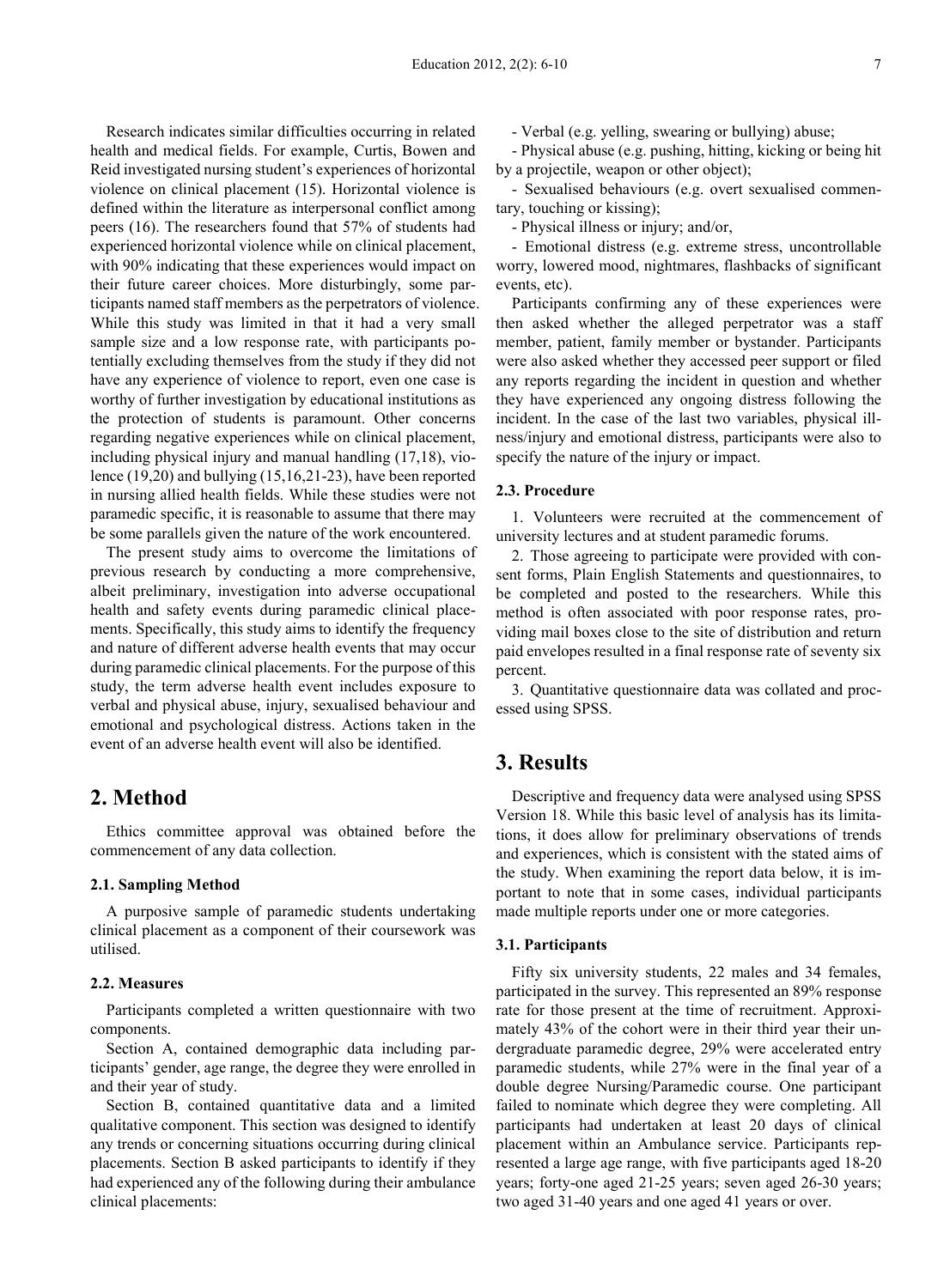| Verbal         | Physical | Sexualised | Emotional | Physical ill-  |
|----------------|----------|------------|-----------|----------------|
| abuse          | abuse    | behaviour  | distress  | ness or injury |
| $\overline{4}$ |          |            |           |                |

**Table 1.** Number of reports made based on category

Fourteen of the fifty-six respondents reported some form of verbal abuse during their ambulance clinical placements. Of these fourteen reports, nine of the identified perpetrators were patients while five were ambulance service staff. While many participants reported that debriefing was made available to them, none followed up on this option and no students filed a report on the matter.

One incident of physical abuse was reported, though the participant in question qualified that this occurred in the context of a patient seizure and was thus unintentional.

Nine of the fifty-six respondents reported episodes of sexualised behaviour. Four incidents were perpetrated by patients and five by staff. Peer support was not accessed by any of the participants reporting these incidents and no reports were filed.

Seven of the fifty-six respondents reported experiencing some form of emotional or psychological distress during paramedic clinical placements. Of these incidents, two were directly related to bullying perpetrated by ambulance service staff who were directly responsible for the student on placement (other participants reported similar experiences under the 'verbal abuse' category), one was related to unprofessional behaviour of staff members including failure to follow clear ambulance service policies and guidelines, three were related to patient deaths and/or trauma and one was related to verbal abuse perpetrated by a patient. In each case students reported being adversely affected by the incident for a period of time. Cases that related to patient deaths were followed up by peer support, with students reporting that the process was helpful. No support was accessed when peer support was not aware of the situation.

Three incidents of physical illness and/or injury were reported. One case of back strain, one cut requiring sutures and one case of flu was reported. No reports were filed.

## **4. Discussion**

As there is a dearth of literature directly relating to this topic, the present study was undertaken as a pilot to identify if adverse health events are indeed occurring, the frequency and nature of such events and whether any supports were accessed or reports filed in response.

The results indicate that a quarter of students undertaking paramedic clinical placements experience some form of verbal abuse during the placement itself, with one reporting actual physical abuse, though this was in the context of a medical condition with no intent or malice associated. These findings reflects to a lesser degree, those of by Petzall et al., who noted  $66\%$  of nurses and paramedics in the prehospital environment experienced some form of threat, violence or intimidation while working (4). Boyle, Coritsas and Coles (2006) report similar findings, with the majority of qualified

Ambulance Paramedics surveyed experiencing some form of threat or violence in the preceding 12 months (5). What actions can be taken to address this issue with students however, remains unclear. While we can assist in the provision of de-escalation skills to assist students when faced with aggressive patients and encourage a general awareness of danger and safety issues, we cannot completely ameliorate the potential for verbal abuse or intimidation.

Students in the present study, who reported exposure to verbal abuse, noted that debriefing was the most useful tool available to help them process the situation, with the majority reporting that they discussed the case with the paramedic crew after the incident. The benefits of immediate support from peers who shared the situation cannot be underestimated. Qualified Paramedics should take this into account when supervising students. While it is not always possible to avoid swearing or other forms of verbal abuse from patients or bystanders, supervising paramedics can help students to process what they encountered and make sense of it. Studies provide some support for this claim, suggesting that reframing incidents and attempting to understand them can protect against more significant forms of emotional distress, such as Post Traumatic Stress Disorder (PTSD) (see 24 for a review).

Nine of the students surveyed also reported experiencing some form of sexualised behaviour while undertaking ambulance clinical placements. Five of the nine cases were perpetrated by qualified staff, the remaining four by patients. While they appear alarming, these findings should be interpreted with caution, as participants were not asked to qualify their responses or provide a context. They were simply asked to identify if they had experienced any sexualised behaviours towards them during their ambulance clinical placements (e.g. overt sexualised commentary, touching, kissing, etc). In the absence of any qualitative feedback or formal reporting by students we can only stipulate that this finding warrants further attention.

With regards to the emotional distress aspect of the study, the results indicated that only seven of the fifty-six respondents experienced an event(s) that lead to them feeling distressed. The low numbers of students reporting distress is in some ways surprising, as death across the lifespan, as well as access to some graphic trauma scenes, appears to be an inherent component of ambulance practice. This finding may be linked with the fact that when difficult jobs occur there is a clear pathway for support, with peer support being activated without the student necessarily requesting the support. Paramedic crews may also be more likely to identify this aspect of the work as difficult and therefore may implement some form of informal debriefing or support after the job has finished. This is distinct from the processes for other forms of adverse health events, which tend to rely on the students to access support or activate the reporting procedure. Students may also be reluctant to report on issues such as bullying or verbal abuse, due to a power imbalance between students and qualified staff or fears that reporting may have ramifications for their career progression or employment prospects.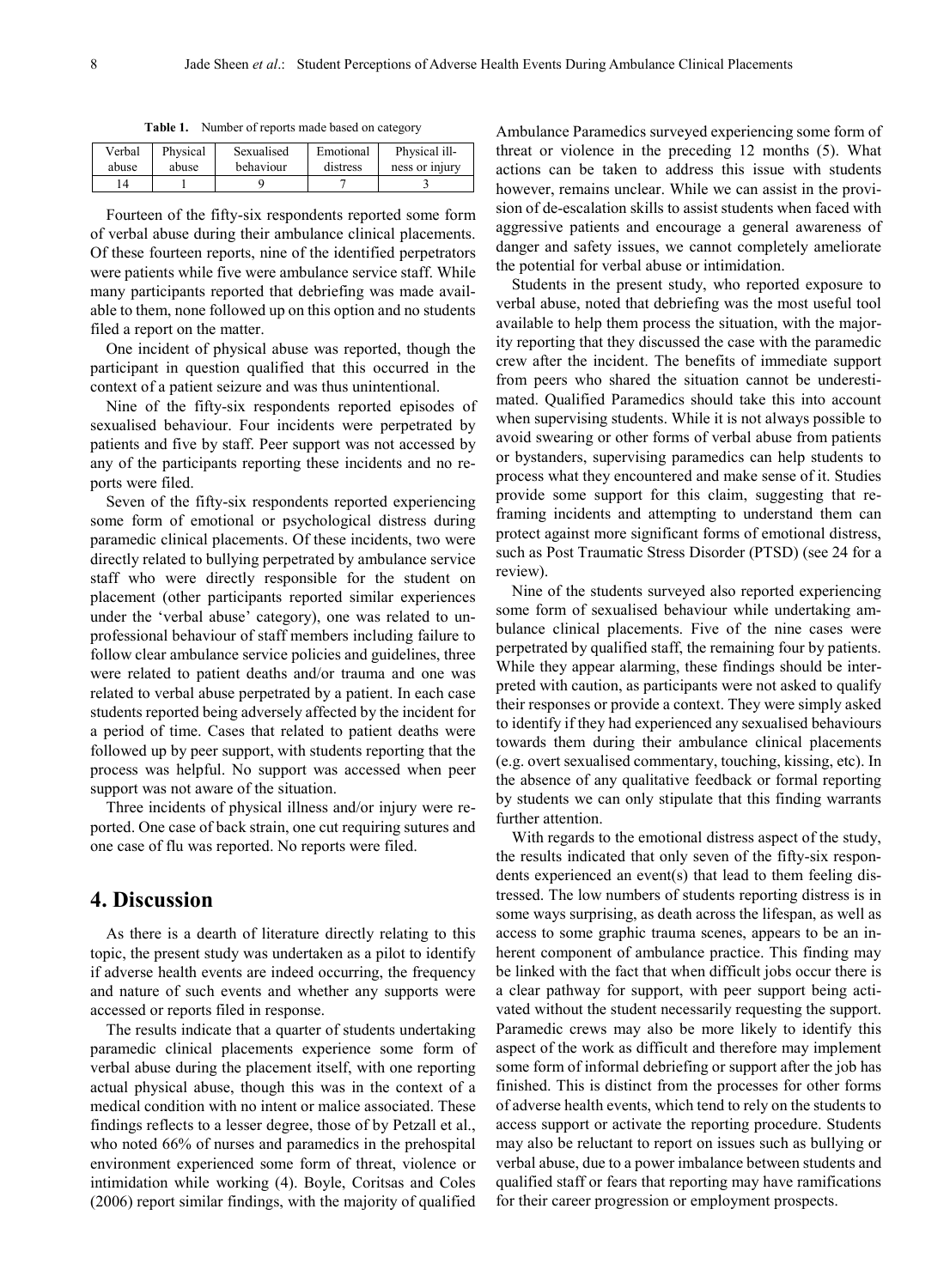With regards to emotional distress, it is important that educators prepare students for the possibility before clinical placements commence, normalising emotional responses where appropriate and discussing management of strong emotions. Support should also be made available during and after the placement period, accounting for immediate or delayed responses to any event(s) encountered. Encouraging education and awareness of mental health issues among paramedic students is an important step in reducing the high rates of anxiety, depression, PTSD and suicide that have been noted among qualified staff (25-33). Introducing the concept of support and education early on, may also lead to a gradual change in the culture of the paramedic workforce, encouraging access to peer support and associated supports such as the Victorian Ambulance Crisis Counselling Unit.

The illness and injury data is not unforseen as there are obviously exposure risks and hazards associated with the prehospital environment (34,35). While AV have a number of policies in place to decrease the risk and Universities teach optimal occupational health and safety practices prior to the commission of any placement, these issues may still occur. The most concerning aspect of these findings from a teaching perspective, is that no reports or formal documentation were filed after the events. This is obviously very concerning as without formal documentation, the health and rights of our students cannot be ensured.

The findings discussed indicate that students are being exposed to adverse health events while undertaking paramedic clinical placements. While measures have been put in the place within the University to support students, no intervention will be effective if it is not being accessed. Understanding the barriers to accessing support, debriefing or reporting is therefore crucial. Future research should focus on the barriers to accessing support.

The results of this study are limited by the small sample size. This study was designed to identify in a more formal sense, whether adverse occupational health events were occurring during paramedic clinical placements as there had been some anecdotal reports of such issues. While the number of students experiencing adverse health events was not overwhelming, it could be argued that any student experiencing issues like bullying, verbal abuse or sexualised behaviour in the workplace should be supported. As such, further study and analysis is warranted.

## **5. Conclusions**

This paper has identified the frequency and nature of different adverse health events that have occurred during paramedic student clinical placements. The importance of clinical placements to students has been supported within the literature and the findings of this study. While clinical placement opportunities may be limited and can be a challenge for ambulance services to arrange, students response to them is generally very positive, with students reporting that placements allow them to access skills and learning

opportunities that cannot be easily replicated in the classroom environment. These positives need to be weighed against the difficulties that may occur as a number of students are experiencing adverse health events such as verbal abuse, sexualised behaviour and bullying, while on paramedic clinical placement. Of more concern is the fact that few students' access peer support or formal debriefing when these events occur and no reports have been filed which would allow for ambulance services or universities to act on the events. Students obviously need to be prepared for the challenges they may face during placements, supported during and after the placement block and informed of their rights and protections should an adverse health event occur.

## **ACKNOWLEDGEMENTS**

Many thanks to those who chose to participate in this survey.

## **REFERENCES**

- [1] Crossman. Technical and environmental impact on Medication error in Paramedic Practise: A review of causes, consequences and stratigies for prevention. JEPHC. 2009;7(3).
- [2] McKenna LG, Wray N, McCall L. Exploring continuous clinical placement for undergraduate students. Advances in Health Sciences Education. 2009;14(3):327-35.
- [3] Boyle M, Williams B, Cooper, Adams, Alford. Ambulance clinical placements- A pilot study of students' experience. BMC Medical Education. 2008;8(9):1-6.
- [4] Petzäll K, Tällberg J, Lundin T, Suserud B-O. Threats and violence in the Swedish pre-hospital emergency care. International Emergency Nursing. In Press.
- [5] Boyle, Koritsas, Coles. Perpetrators of violence against paramedic's in the workplace and the paramedic's responce. JEPHC. 2006;1(1):1.
- [6] Brough P. Workplace violence experienced by paramedics: Relationships with social support, job satisfaction, and psychological strain. Australasian Journal of Disaster and Trauma Studies. 2005;2:1-12.
- [7] Corbett S, Grange J, Thomas T. Exposure of prehospital care providers to violence. Prehospital Emergency Care. 1998: 127-231.
- [8] Grange J, Corbett S. Violence Against Emergency Medical Services Personnel. Prehospital Emergency Care. 2002;6(2): 186-90.
- [9] Hafeez S. The relationship of violence-related trauma and length of trauma exposure to Post-Traumatic Stress Disorder in Emergency Medical Services personnel. Dissertation Abstracts International: Section B: The Sciences and Engineering. 2003;63(11 B):5517.
- [10] Koritsas S, Boyle M, J. C. Factors Associated with Workplace Violence in Paramedics. Prehospital & Disaster Medicine.